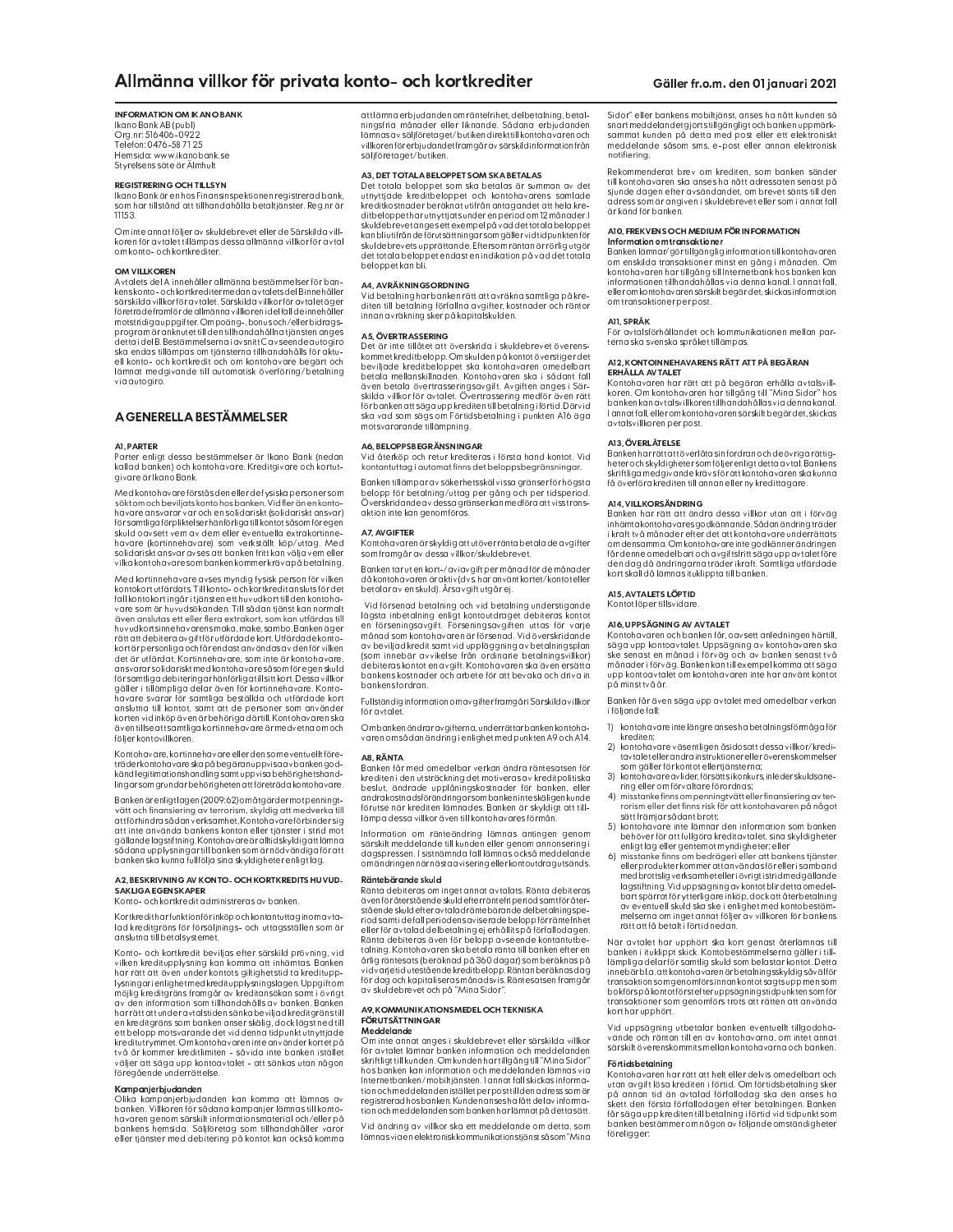- 1) Kontohavaren är sedan mer än en månadi dröjsmål med betalningen av ett belopp som överstiger tio procent av kreditfordringen<br>2) Kontohavaren är sedan mer än en månadi dröjsmål med
- international de la procent de la procent de la procent de la procent de la procent de la procent de la procent de la procent de la procent de la procent de la procent de la procent de la procent de la procent de la procen noster som har förfallit vid olika tidnunkter
- 3) Kontohavarenärpåannatsätti väsentligt dröjsmålmed betalningen; eller
- 4) Det stårklart att kontohavaren genom att avvika, skaffa<br>undan egendom eller förfara på annat sätt undandrar sig att betala sin skuld.

Vill banken få betalt i förtid enligt punkterna 1-3 ovan, gäller<br>en uppsägningstid om fyra (4) veckor från det att banken sänder ett meddelande om uppsägning till kontohavaren.<br>Har banken krävt betalning i förtid enligt punkterna 1-3, är<br>kontohavaren ändå inte skyldig att betala i förtid om kontohavaren före utgången av upp sägningstiden betalar det<br>belopp som förfallit. Detsamma gäller om kontohavaren vid en oppsägningen enligt punkten 4. genast efter uppsägningen<br>eller inom medgiven uppsägningstid ställer godtagbar<br>eller inom medgiven uppsägningstid ställer godtagbar<br>säkerhet för krediten. Om kontohavaren tidigare med stöd av bestämmelserna i föregående stycke befriats från skyld-<br>igheten att betala krediten i förtid, gäller inte bestämmelsernai det stycket.

#### AI7. TVISTLÖSNING - TILLÄMPLIG LAG OCH DOMSTOL

väcks av banken ska tvisten avgöras av svensk domstol.<br>Banken har emellertid rätt att väcka talan i annat land om kontohavaren har sin hemvist där eller har tillgångar i det landet.

### A18. VÄXELKURSER

.<br>Transaktioner som utförs inom EES i en annan EES-valuta än svenska kronor växlas till svenska kronor och vid växling<br>än svenska kronor växlas till svenska kronor och vid växling<br>gäller av banken tillämpad växelkurs. Växelkursen utgörs av en referensväxelkurs, som bestäms av kortnätverken,<br>jämte det procentuella valutaväxlingspåslag som anges i de Särskilda villkoren för avtalet. För att underlätta en jämse sens mass range and the mass of the sense of the sense rate of the sense rate of the sense in the sense is<br>banken också, men enbart för de transaktioner som avses kan fluktuera dagligen. Sådan information finns på bankens hemsida och i eventuell mobilapplikation.

Övriga transaktioner som utförs i annan valuta än svenska kronor än de som avses i föreaående stycke (dvs. övriga walutor och transaktioner än transaktioner i EES-valuta<br>inom EES), växlas till svenska kronor och vid växling gäller nnom ezs), vaxas un svenska kronor och via vaximing galler<br>av banken tillämpad växelkurs. Växelkursen utgörs av en<br>referensväxelkurs, som bestäms av MasterCard och Visa<br>för detta ändamål och som gäller den dag transaktione lingspåslag som anges i de Särskilda villkoren för avtalet.

Referensväxelkursen för en enskild transaktion meddelar banken kontohavaren på dennes begäran

Kontohavaren står eventuell valutarisk under tiden från<br>transaktionsdagen tilldesstransaktionenkommerkortnätverken tillhanda. Detta gäller även köp, kontantuttag och<br>returer i Sverige i annan valuta än svenska kronor.

Kortinnehavaren kan av säljföretag eller vid kontantuttag gesmöjlighetatt godkänna en transaktion som gjortsi annan<br>valuta, i svenska kronor. Kortinnehavaren är då medveten om att det godkända beloppet i svenska kronor är det om at act good and act opposite in section of the belop som kommer att bokföras på kontot, att banken inte<br>har någon kännedom om eller svarar för den omräkning<br>som gjorts till svenska kronor, och att den växlingskurs som tillämpas inte behöver vara densamma som banken skulle tillämpa för samma transaktion.

Vad som sägs ovan om valutakurser är endast tillämpbart<br>på kort med MasterCardeller Visa.

# A19. KONTANTUTTAG

Kontantuttag kan görasi automater som accepterar kortet.<br>Uttag godkänns med kortinnehavarens personliga kod. Vid<br>kontantuttag i utagsautomat gäller räntefri inköpsmånad.<br>Trots att kortinnehavaren inte erhåller kontanter fö verkontantinuudega avaroiedag erinnandi erinnanskunnandi<br>ettkontantitlag, Exempelhärpå är betalning av postförskott<br>och köp av resevaluta. Vid uttag ur uttagsautomat belastas<br>kontot med en avgift. Avgiften anges i Särskild avtalet.

A20. KONTANTUTBETALNING<br>Kontantutbetalning kan ske från kontot efter särskild ansökan till banken. Utbetalning görs till ett av kontohavaren<br>angivet kontohavmen Charles och angivet kontohavaren i Särskilda villkor för avtalet.

### A 21 INFORMATION SOM KORTINNEHAVAREN I ÄMNAR VIDETT KÖP ELLER UTTAG

Anv**ändning av kortet**<br>Kortet kan användas av kontoinnehavaren för betalning av varor ochtjänsterhos företag som godkänner korteti Sverige<br>och utomlands. Det kan även användas för uttag av kontanter i miljöer i Sverige och utomlands där så medges.

Kortet kan användas av kortinnehavaren i miljöer där det krävs att kortet är närvarande fysiskt eller genom en<br>applikation i en mobil enhet i vilken kortuppgifterna lagts in. Betalning, med kort som har en kontaktiös funktion eller<br>betalning med en fysisk enhet som innehåller kortuppgifter, genomförs genom att kortet eller den fysiska enheten hålls motenkortterminal för kontaktlös betalning. Kortetkan också användas i miljö er där kortets närvaro inte krävs såsom t ex<br>vid handel via telefon eller internet. Små transaktioner kräver normalt inte att kortinnehavaren anger sin PIN, men efter ett<br>visst antal betalningar kan kortinnehavaren ändå behöva onge den på betaltermindlen för att bekräfta sin identitet<br>och för att undvika bedrägeri.

För att en transaktion ska kunna genomföras måste kortinnehavaren uppge information enligtvad som krävs i punkten<br>"Godkännande till att genomföra entransaktion respektive återkallelse av betalningsorder".

#### A22. GODKÄNNANDE TILL ATT GENOMFÖR A EN TRANSAKTION RESPEKTIVE ÅTERKALLELSE AV EN **BETALNING SORDER**

Kontohavaren ger sitt godkännande till att genomföra en transaktion genom att göra tillgängligt det egna kortets<br>detaljer för ett säljföretag, ett bankkontor eller i en uttagsautomat. Detta kan ske genom läsning av kortets chip eller<br>magnetremsa, avdrag av kortet på pappersnota, genom att hålla ett kontaktlöst chipkort mot en läsare, genom att<br>att hålla ett kontaktlöst chipkort mot en läsare, genom att ärtillämpligtCVV2/CVC2 värde)skriftligteller muntligteller<br>på annatsätt som erbjuds i olika miljöer beroende på den .<br>tekniska utvecklingen, t.ex. digitala plånböcker.

l vissa miljöer krävs därutöver att en transaktion godkänns skriftligen, genom knapptryckning, eller genom angivande<br>av personlig-kod eller BanklD eller godkänns på annat sätt enligtanvisningar som ges i ett säljföretags, ett bankkontors<br>eller en uttagsautomatstekniska lösning för genomförande av entransaktion.

En betalningsorder kan inte återkallas efter att kortinnehavaren lämnat sitt godkännande till transaktionen. Dock<br>kan kortinnehavare - enligt de villkor och inom den tid som kortinnehavare avtalet med säljföretaget om - vända sig til säljföretaget vad gäller ännu inte genomförd enstaka eller<br>en serie av transaktioner för att återkalla tidigare lämnad betalningsorder till dessa.

Banken får endastreservera medel på kontot för täckning av en transaktion om kortinnehavaren har godkänt det exakta beloppet som ska reserveras, t.ex. vid bensinstationer, hotel och bilhyra

Kortinnehavare kan efterdebiteras för kostnader som har uppståtti anknytning till hotellvistelse, bilhyra eller liknande om kortinnehavare vid beställning av tiänsten eller i avta med säljföretaget blivit informerad härom och godkänt detta

# Betalningsansvar vid beställning av varor och tjänster

l de fall kortinnehavaren beställer varor och tjänster hos<br>säljföretag, med angivande av kort som betalningsmedel, har kortinnehavaren skyldighet att informera sig om säljfö-<br>retags villkor för beställning och avbeställning av dessa varor och tiänster. Kortinnehavaren har betalningsansvai varia varia parison i Konstantino variante parisonalista de la registrata del registrato del parisono el elemento del parte del registrato del elemento del registrato del registrato del registrato del registrato del regist villkor

Kontohavaren ska på begäran legitimera sig.

#### A23. TIDPUNKTFOR MOTTAGANDE AV BETALNINGSOR-DER OCH MAXIMAL GENOMFÖR ANDETID

Efter det att säljföretaget av kortinnehavaren mottagit en<br>betalningsorder om köp eller uttag, överförs den till banken<br>inom de tidsramar som fastställs i avtal mellan säljföretaget och säljföretagets bank (Inlösare).

Efter det att banken mottag it betalningsordern från Inlösaren<br>belastar banken kortetskonto med köpbel oppet respektive uttaasbeloppet. Detta sker normalt en till två bankdagar یا پیچانه اور در دوسته در دوسته در دوسته در دوسته در دوسته در دوسته و etter det att kortinnehavaren lämnat betalningsordern till<br>Säljföretaget.

Viden retur ställer banken returbel oppet till kontohavarens r varmen anden anden möjligt efter det att säljföretagets<br>förfogande så snart som möjligt efter det att säljföretagets<br>bank överfört returen till banken.

# **A24. KORTINNEHAVARENS ANSVAR**

<mark>Villkor för användning av kort m.m.</mark><br>Kortinnehavaren är skyldig att vid mottagande av kortet, skriva sin namnteckning på detta, samt förstöra eventuellt<br>tidigareerhålletkort.Kortetär personligtoch får intelämnas till eller användas av någon annan. Det gäller oavsett om överlämnandet medför en större risk för att kortet används<br>obehörigt ellerinte. Kortet är en värdehandling och ska förvarasochhanteraspåsamma betryggande sättsom pengar<br>och andra värdehandlingar.

Kortinnehavaren ska vidta erforderliga åtgärder för att<br>skydda sig mot att kortet används obehörigt. Kortet får tex, inte lämnas kvar obevakat på hotellrum, annat tillfäl-<br>ligt boende eller ifordon, väska, jackficka eller liknande som igt over de einer invloutie, vasa, jouen kan de la tief de staden en kanne som tief in kort hållets under konst<br>de staden i staden i staden i staden i staden i staden i staden i staden i staden i staden i staden i staden i flygplatser, simhallar, omklädningsrum, transportmedel, torg, badstränder marknader och arbetsplatser.

Vidinbrott i bostad ska kontrolleras att kortet inte stulits.

Om kortet finns lagrat på en mobil enhet måste kortinnehavaren hålla god kontroll och uppsikt över enheten. Kortin-<br>nehavaren måste vidta alla rimliga åtgärder för attskydda

Om kontohavaren/kortinnehavarenlagrarkortuppgifterna<br>i en tjänst för köp av digitalt innehåll (t.ex. musik eller spel) constant to into havaren/kortinnehavaren för att annan/<br>obehörig inte har möjlighet att använda de lagrade

# kortuppgifterna.

Kortinnehavare är skyldig tillse att det finns tillräckliga<br>medelpåkontotfördetransaktionersomskabelastakontot, respektive tillse att eventuell kreditgräns ej överskrids vid<br>genomförande av transaktioner.

Kortfår inte användas i strid mot laastiftning

Postbefordran av fysiskt kort som inte sker genom bankens försorg får endast ske inom Sverige i rekommenderad

Utfärdat kort upphör att gälla det år och den månad som finns präglat på kortet

# Villkor för skydd av personlig behörighetsfunktion<br>Kortinnehavare är skyldig att:

- omedelbart förstöra kuvert och kodlapp sedan kortinnehavaren tagit del av PIN-koden,
- commöjlighetfinns att själv välja en kod till kortet eller den<br>personliga behörighetsfunktionen (t ex Mobilt BanklD),<br>tillse att denna inte har något samband med kortinne-
- navarens person-, kort- telefonnumm er eller liknande<br>inte avslöja en personlig kod för någon.
- inte anteckna en personlig kod på sådant sätt att utom-<br>stående får anledning att anta att anteckningen avser en personlig kod,<br>inte anteckna en personlig kod på kort eller låta anteck-
- ning om en personlig kod vara fäst vid kort eller förvara<br>den tillsammans med kortet.

Om den personliga behörighetsfunktionen (t.ex. Mobilt<br>BankID) finns lagrad på en mobil enhet måste kortinneha-<br>varen hålla god kontroll och uppsikt över enheten. Kortinnehavaren måste vidta alla rimliga åtgärder för att skydda enheten

**Anmälan om spärr av kort**<br>Spärranmälan ska göras snarast efter upptäckt av förlust<br>av kortet eller om det kan misstänkas att någon obehörig fått kännedom om en personlig kod, eller att kortet utnytt-<br>jas obehörigt. Om kortet finns lagrat på en mobil enhet och enheten kommer bort eller om det kan misstänkas att någon obehörig fått tillgång till denna ska kortet spärras. Se punkten Betalningsansvar vid obehöriga transaktioner.

Anmälan kan göras dygnet runt till bankens Spärrservice påtelefon 0476-88000. Vidförlust av kortet utomlands kan<br>förlustanmälan göras på telefon 0476-88000. Även kopia av en eventuell polisanmälan ska insändas till banken. Ålla<br>samtal till och från Spärrservice spelas normalt in.

#### 425. SÄKERT FÖRFARANDE FÖR ATT MEDDELA OM OBE-HÖRIG ANVÄNDNING OCH SÄKERHETSRISKER

Vid misstänkta eller faktiska bedrägerier med kortet kan banken kontakta kontohavaren/kortinnehavaren på annat sätt än vad som angetts ovan om det bedömsvara lämpligt<br>sätt än vad som angetts ovan om det bedömsvara lämpligt<br>i det enskilda fallet, t ex via telefonsamtal eller SMS. Banken - kan då efterfråga information om huruvida kortinnehavaren<br>gjort envisstransaktion. Banken efterfrågar aldrig uppgifter<br>om CVC-kod, pinkoder eller liknande. Generell information om kortsäkerhet och kortincidenter kan också lämnas via bankenshemsida.

Bankenfår med omedelbar verkan avbryta rätten att utnyttja krediten om någon av följande omständigheter föreligger:

- Kontohavaren har inte fullgjort sina skyldigheter enligt<br>dessa villkor eller i övrigt mot banken,
- Kontohavaren har missbrukat kontot genom att över-<br>skrida beviljat kreditutrymme,<br>Det finns skälig anledning att anta att kontohavaren inte
- kommer att fullgöra sina förpliktelser mot banken.<br>Konto havaren har i något annat avseende gjortsig skyl-
- dig till väsentligt avtalsbrott.

### A26. BANKENS RÄTT ATT SPÄRRA KORTET

Banken förbehåller sig rätten att spärra kortet på någon av följande grunder:

- om säker användning av kortet kan äventyras, exempel-
- vis av tekniska skäl,<br>2. misstanke om icke godkänd eller bedräglig användning avkortet eller
- en väsentligt ökad risk för att kontohavaren intekan full-3. göra sitt betalningsansvar.

Kontohavaren kommer attinformeras om sådan spärr på så sätt som anges i punkten A9 ovan. Informationen till konto-<br>havarenlämnas dockinte om banken bedömer det var oförenligt med annan lag, förordning eller myndighetsföreskrift<br>eller om det är motiveratav säkerhetsskäl att inte göra detta.

# **A27. ANSVAR VID OBEHÖRIGA TRANSAKTIONER**

**27 a. Återbetalning av obehörig transaktion**<br>Omen betalningstransaktion genomförts utansamtycke från kunden eller någon annan som enligt kontoavtalet är behö-ev punkt 27 b, återbetala hela beloppet och återställa det<br>debiterade kontot till den ställning som skulle ha varit om den obehöriga transaktionen inte skett. Om banken har rimlig<br>anledning att misstänka att transaktionen är behörig, har banken, efter särskild underrättelse till Finansinspektionen,<br>rätt till en förlängd tid för undersökning av transaktionen innan en eventuell återbetalning sker.

I de fall banken har betalat tillbaka ett belopp till kunden och banken därefter fastställer att transaktionen inte var<br>obehörig eller kunden inte hade rätt att återfå hela belopnetär kunden återhetalningsskyldig. Banken har då rättatt debitera kundens konto med det aktuella beloppet.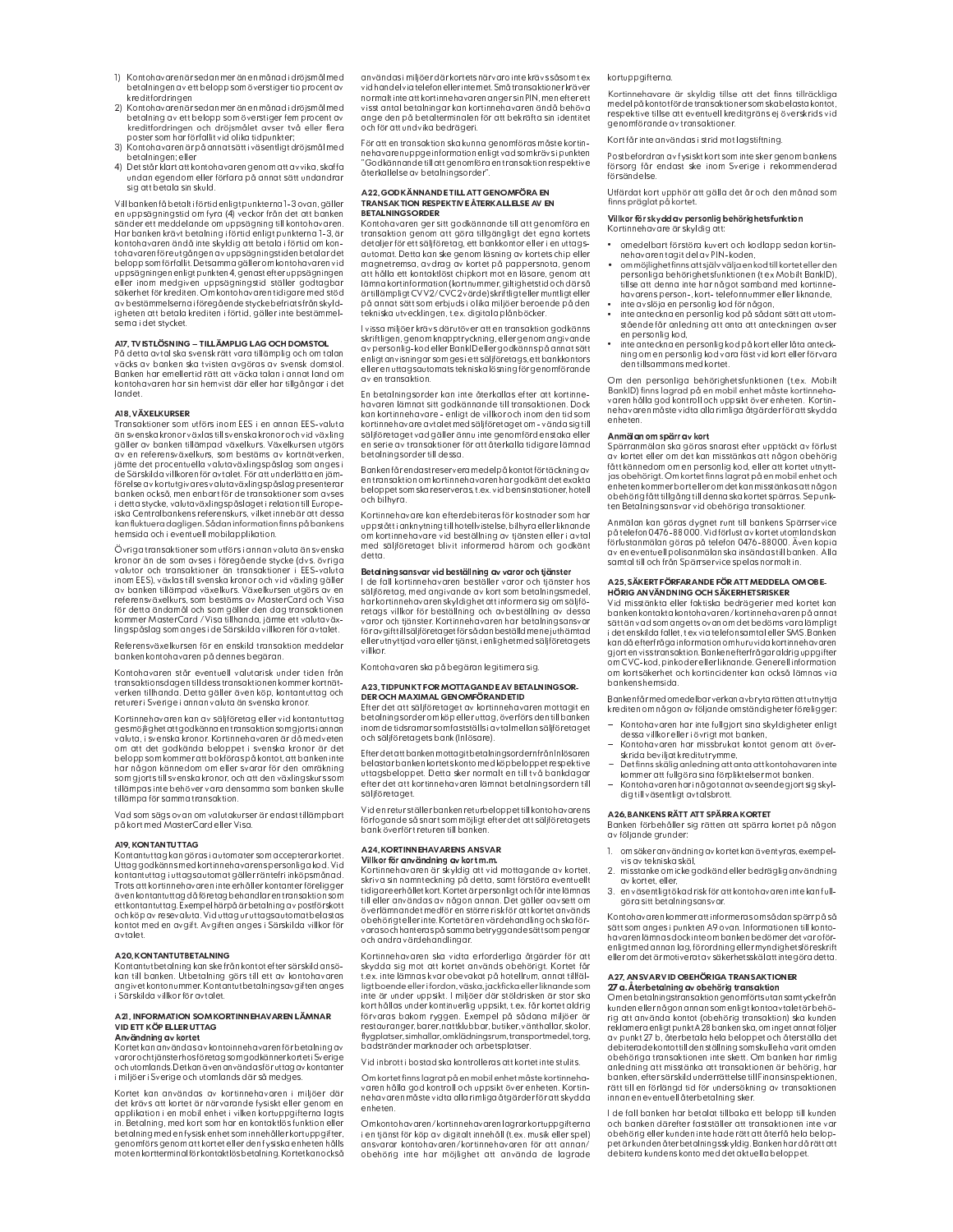#### 27 b. Betalningsansvar vid obehöriga transaktioner Kontohavare och annan som enligt avtalet är behörig att

använda kort är skyldig att

- 1. skydda de personliga behörighetsfunktionerna som är knutna till kortet. Med personliga behörjahetsfunktioner som är knutna till kortet avses samtliga de behörighets-<br>funktioner som banken tillhandahåller eller godtar för outentiseringsändamål gällande en betalningstransak-<br>tion med kortet, tex personlig kod, fingeravtrycksläsning, Mobilt BankID etc. Se punkten Villkor för skydd av personliga behörighetsfunktioner.<br>2. vid vetskap om att kortet kommit bort eller obehörigen
- använts snarast anmäla detta till banken, se punkten Anmälan om spärr av kort, och
- 3. i övrigt följa villkoren för användning av kortet enligt<br>avtalet.

# Ansvar för högst 400 kr (självrisk)

Om en obehörig transaktion har genomförts till följd av att<br>kontohavareninte har skyddat sin personliga behörighetsfunktioner skakontohavaren stå för högst 400 kr.

#### Ansvar vid arov oaktsamhet och särskilt klandervärt handlande

ow att kontohavaren åsidosatt en skyldighet enligt första<br>stycketovan genom grov oaktsamhet, ansvarar kontohavaren för beloppet, dock högst12 000 kr. Har kortinnehavaren<br>handlat särskilt klandervärt ska kontohavaren stå för hela förlusten

## Skyldighet att underrätta banken

reninte underrättar banken utan onödigt dröjsmål efter att ha fått kännedom om den obehöriga transaktionen (rekla-<br>mation). Detsamma gäller om banken har lämnat kontohawaren information om transaktionen och kortinnehavaren<br>inte underrättar banken inom tretton månader från det att beloppet belastat kontot.

### Transaktioner efter att kortet har spärrats

Kontohavaren ansvarar inte förnågot beloppsom har belas-<br>tats kontohavaren ansvarar inte förnågot beloppsom har belas-<br>tats kontot till följd av att kortet har använts efter det att Kortinnehavaren anmält att kortet ska spärras. Detta gäller<br>dock inte om kortinnehavaren genom svikligt handlande har bidragit till den obehöriga transaktionen.

<mark>Stark kundautentisering</mark><br>Kontohavarenansvarar inteför något beloppsom har belastatskontot om det inte krävtsstark kundautentiserina när den obehöriga transaktionen initierades. Detta gäller dock inte om kortinnehavaren genom svikligt handlande har bidragit till den obehöriga transaktionen

### Övrigt

Kontohavare – som har betalningsansvar för obehöriga transaktioner – är skyldig att betala belopp som påförts<br>kontot genom att detta övertrasserats eller beviljad kredit överskridits.

#### A28. KONTOHAVARENS SKYLDIGHET ATT MEDDELA BANKEN OM OBEHÖRIG ELLER FEL AKTIG TRANSAKTION

Kontohavaren ska snarast möjligt ta del av och granska den information om genomförda transaktioner som gör still gänglig för kontohavaren av banken på det sätt som parterna mmit överens om.

Kontohavaren ska så snart det kan ske från det att kontohavaren får kännedom om obehöriga eller felaktigt utförda transaktioner, och senast 13 månader efter debiteringsdagen, underrätta banken härom och begära rättelse i<br>enlighet med bankens gällande rutiner för reklamationer (reklamation)

Kontohavaren är skyldig att vid reklamation lämnade upp-<br>gifter som banken behöver för sin utredning. Vid reklamation av obehörig transaktion ska polisanmälan på begäran av<br>banken bifogas.

Säljföretaget som tillhandahåller varor eller tjänster med debitering på kontot, ansvarar gentemot kontohavaren enligt lag och tillämpliga avtalsvillkor. Reklamationer riktas<br>därför mot inköpsstället och inte mot banken som emellertid vid kreditköp enligt konsumentkreditlagen ansvarar lika med säljföretaget med de begränsningar som anges i 29 §, sammalag.

## A29. BANKENS ANSVAR FÖR GENOMFÖRANDET

förgentransaktion respektive återkallelse av en betalningsorder" (se punkten 5) svarar banken för att transaktionen aenomförs.

Om en betalningstransaktion integenomförts eller genom-Förts bristfälligt, och dessa brister orsakats av banken, är<br>banken ansvarig gentemot kontohavaren. Iförekommande salliska banken på lämpligt sätt och utan onödigt dröjsmål<br>I ska banken på lämpligt sätt och utan onödigt dröjsmål<br>återbetala beloppet till kontohavaren och återställa det debiterade kontots kontoställning till den som skulle ha förelegat om den bristfälligt genomförda transaktionen inte hade ägt rum

Banken är ansvarig gentemot kontohavaren för eventu-<br>ella avgifter som banken har förorsakat och för eventuell<br>ränta som kontohavaren ska erlägga till följd av att betal-

#### A30. ÅTERBETALNING AV TRANSAKTION

Detta vilkor aäller inte om betalningsmottaggrens betaltjänstleverantör hör hemma utanför EES

Kontohavaren har rätt till återbetalning från banken av en redan godkänd och genomförd betalningstransaktion on

- 1. transaktionens exakta belopp inte angavs i samband med godkännandet av transaktionen och
- 2. transaktionens belopp överstiger det belopp kunden rimligen kunde ha förväntat sig med hänsyn till sitt tidl-<br>gare utgiftsmönster, villkoren i avtalet och relevanta omständigheter.

På bankens begäran ska kunden visa att förutsättningarna<br>för återbetalning är uppfyllda. Rätt till återbetalning föreligger dock inte om skilln aden avseen de beloppet beror på<br>valutaväxlingskurs och den referens växelkurs som parterna tidigare avtalat om använts.

Begäran om återbetalning av en godkänd transaktion ska segararismi atta veckor från den dag då beloppet debite-<br>rades. Banken ska inom tio bankdagar från mottagandet<br>av begäran återbetala helo beloppet eller ange skäl för<br>att vägra återbetalning med uppgift om vart kunden kan<br> hänskjuta ärendet.

#### A31. BEFRIEL SER FRÅN ANS VAR

Banken garanterar inte att inköp alltid kan ske hos anslutna<br>försäljningsställen. Banken är inte ansvarig för skada som beroravsvensktellerutländsktlagbud, svensk ellerutländsk<br>myndighetsåtgärd, krigshändelse, strejk, blockad, bojkott, in jinaigineisatgara, migsinainasisel sitelli sisemaaliselliselli<br>lockout eller annan liknande omständighet. Förbehållet i fråga om strejk, blockad, bojkott och lockout gäller även om<br>banken är föremål för eller själv vidtar sådan konfliktåtgärd.

Skada som uppkommit i andra fall ska inte ersättas av banken om banken varit normalt aktsam. Banken ansvarar inte för indirekt skada, om inte skadan orsakats av bankens grova vårdslöshet. Föreligger hinder för Banken att verkställa betalning eller att vidta annan åtgärd på grund av<br>omständighet som anges i första stycket får åtgärden skjutas upp till dess hindret har upphört. Í händelse av uppskjuten<br>betalning ska banken, om ränta är utfäst, betala ränta efter den räntesats som gällde på förfallodagen. Är ränta inte<br>utfäst är banken inte skyldig att betala ränta efter högre räntesats än som motsvarar den vid varjetid gällanderefe-<br>rensräntan enligt 9 § räntelagen (1975:635) med tillägg av två procentenheter.

Är banken till följd av omständighet som anges i första stycket förhindrad att ta emotbetalning, har Banken för den tid under<br>vilken hindret förelegat rätt till ränta endast enligt de vilkor<br>som gällde på förfallodagen.

# A32. KL AGOM ÅL OCH PRÖVNING UTANFÖR DOMSTOL **Klagomålshantering**<br>Klagomål avseende bankens produkter och tjänster bör i

Kosta hand skydsamt meddelas den avdelning kund haft<br>Kontakt med alternativt meddelas på Kundtjänst Privat,<br>Ikano Bank AB (publ) Box 21066, 200 21 Malmö eller klasomalprivat@ikano.se. Kund kan även få sitt klagomål<br>överprövat inom banken genom att kontakta Ikano Banks Kundombudsman på följande adress: Kundombudsman,<br>Ikano Bank AB (publ) Box 21066, 200 21 Malmö eller kundombudsman@ikano.se. Vidkommunikation via e-post ska känsliga uppgifter, så som kortnummer, personnum dituppgifter etc. inte skickas.

#### Tvisteprövning utanför domstol

visteprovining otanion domston<br>Vidtvistmed banken har kontohavaren möjlighetattvända<br>sig till Allmänna Reklamationsnämnden (ARN), som är en<br>nämnd för alternativ tvistlösning. Adress: ARN, Box 174, 101<br>23 Stockholm, www.arn skriftlig. För att nämnden

ska pröva ärendet finns bland annat vissa värde- och tidsska protostanska kalendar som av starte i Allmänna reklamat<br>gränser. Banken åtar sig att medverka i Allmänna reklamat<br>tionsnämndens behandling av tvisten.

Kontohavarensom haringått ett avtal med banken via inter<mark>-</mark> netbanken eller mobilbanken och där det har uppstått en<br>tvistsomkunden inte harkunnatlösamedbanken harkunden rätt att använda sia till EU:s onlineplattform för tvistlösning: https://ec.europa.eu/consumers/odr/.

Även om kontohavaren använder onlineplattformen när et gäller klagomål/tvister med banken kommer ärendet<br>att skickas till Allmänna reklamationsnämnden för beslut. Mer information om tvistlösning online finns på www.konsumenteuropa.se.

#### A33. ÅNGERRÄTT

Kontohavaren harrättattfrånträda avtaletgenom attlämna<br>eller sända ett meddelande om detta till banken inom 14 dagar från den dag då avtaletingicks, eller från den dag då<br>kontohavaren får del av avtalsvillkor och övrig information om detta sker vid ett senare tillfälle än vid avtalets ingående.

Kontohavaren ska snarast och senast inom 30 dagar frånden dag då kontohavaren lämnade eller sände sitt med-<br>delande om att avtalet frånträds betala tillbaka hela det<br>utnyttjade kreditbeloppet med tillägg för upplupen ränta Detta gäller även om

det finns flera kontohavare och endast en av kontohavarna utövat ångerrätten. Ränta ska utgå från den dag konto-<br>havaren fick tillgång till krediten till och med den dag den återbetalades till banken.

Banken ska snarast och senast inom 30 dagar från den dag då banken tog emot kontohavarens meddelande om att<br>avtalet frånträds återbetala de avgifter som kontohavaren har erlagt med anledning av krediten med undantag<br>för avgifter som banken kan ha erlagt till det allmänna. Om kontoĥavaren utnyttjar sin ångerrätt beträffande avtalet<br>är kontohavaren inte heller bunden vid ett anknytande avtal om tjänst som tecknats med anledning av avtalet t.ex låneskyddsförsäkring

#### A34 UPPGIETSLÄMNANDE FÖR KREDITUPPLYSNINGSÄNDAMÅL

Uppgifter om krediten, betalningsförsum melser och kreditmissbruk kan av banken komma att lämnas till kreditupplysningsföretag m fl. i enlighet med kreditupplysningslagen .<br>1973:1173). Ytterligare upplysningar om uppgiftslämnande kan erhållas av banken

# A35. ÖVRIG INFORMATION

**Information om statlig insättningsgaranti**<br>Kontot omfattas av den statliga insättningsgarantin enligt beslut av Riksgälden. Om en insättning är indisponibel på grund av att en bank inte kan uppfylla sina finansiella åtag-<br>anden har varje kund rätt till ersättning för sin sammanlagda kontobehållning i banken med ett belopp som motsvara högst 1050000 kronor, om kunden har ett gemensamt konte tillsammans med andra personer gäller gränsen på 1 050 000 kronor för varje kund separat. Utöver detta belopp kan<br>kunden få ersättning för vissa särskilt angivna händelser, t ex försäljning av privatbostad, avgångsvederlag, och för-<br>ex försäljning av privatbostad, avgångsvederlag, och för-<br>säkringsersättning, med högst 5 miljonerkronor. Ytterligare information om detta finns på Riksaäldens webbplats. Riksan terminen ten terminen permangan termine perusaan.<br>gälden skagöra ersättningen tillgänglig för kunden inom sju (7) arbetsdagar från den dag banken försattes i konkurs eller Finansinspektionen beslutade att garantin ska träda in.<br>Om kunden inte har erhållit någon återbetalning inom ovan angiven tidsfrist bör kunden kontakta Riksgälden eftersom<br>möjligheten att kräva återbetalning kan upphöra efter en viss tid. Följande insättare, eller utländska motsvarigheter,<br>kan inte få ersättning från garantin; banker, kreditmark- $\label{thm:main} \textit{nadsföretag}, \quad \textit{värdepappersbolag}, \quad \textit{försäkringsföretag}, \\ \textit{dterförsäkringsföretag}, \textit{understödsföreningar}, \textit{finansiella} \\ \textit{institut enligt lagen om bank- och finansieringsrörelse}, \\ \textit{hamsieringsrörelse}, \\ \textit{hamsieringsrörelse}, \\ \textit{hamsieringsrörelse}, \\ \textit{hamsieringsrörelse}, \\ \textit{hamsieringsrörelse}, \\ \textit{hamsieringsrörelse}, \\ \textit{hamsieringsrörelse}, \\ \textit{hams$ värdepappersfonder eller alternativa investeringsfonder, ensionsfonder, landsting, kommuner eller statlig a myndig-<br>heter. För ytterligare information kontakta Riksgälden, 103 74 Stockholm, telefonnummer +46(0)8 613 4500, riksgalden@ riksaalden se, www.riksaalden se/sv/insattninasaarantin/

Genom att bekräfta dessa allmänna villkor bekräftar kunden även mottagandet av denna information om<br>Insättningsgarantin.

#### Trediepartsleverantör av kontoinformationstiänster

I detfall kundingått ett särskilt avtal med entrediepartsleverantör av kontoinformationstjänster kan sådan leverantör se information om saldo och transaktioner på kundens konton i banken eller hos annan bank där kunden är kund. För att<br>detta ska vara möjligt måste tredjepartleverantören vara auktoriserad eller registrerad av behörig tillsynsmyndighet<br>inom EU/EES där tredjepartsleverantören verkar och fått kundens uttryckliga samtycke att tillhandahålla tjänsten n veran att när kund använder en tredjepartsleverantör av Notera att när kund använder en tredjepartsleverantör<br>kontoinformationstjänster så lämnar banker information om exempelviskundenskonton och transaktioner tilltredjepart-<br>sleverantören. Banken har ingen kontroll över, eller ansvar för, hur tredjepartsleverantören använder informationen.<br>Kunden och tredjepartsleverantörens rättigheter och skyldigheter gentemot varandra ska regleras i avtaler emellan eigneter gemeiner varammen aus eine heller några skyldig-<br>Banken är inte part till och åtar sig inteheller några skyldig-<br>heter enligt sådant avtal. Att kund utnyttjar en tredjepartsleverantör påverkar inte kundens och bankens rättigheter och skyldigheter gentemot varandra enligt dessa allmänna villkor. Om banken bedömeratt en tredjepartsleverantör ska<br>vägras tillgång till information om kunds konton i banken, meddelas kund detta, såvida det inte är oförenligt med lac eller om det är motiverat av säkerhetsskäl attinte göra detta.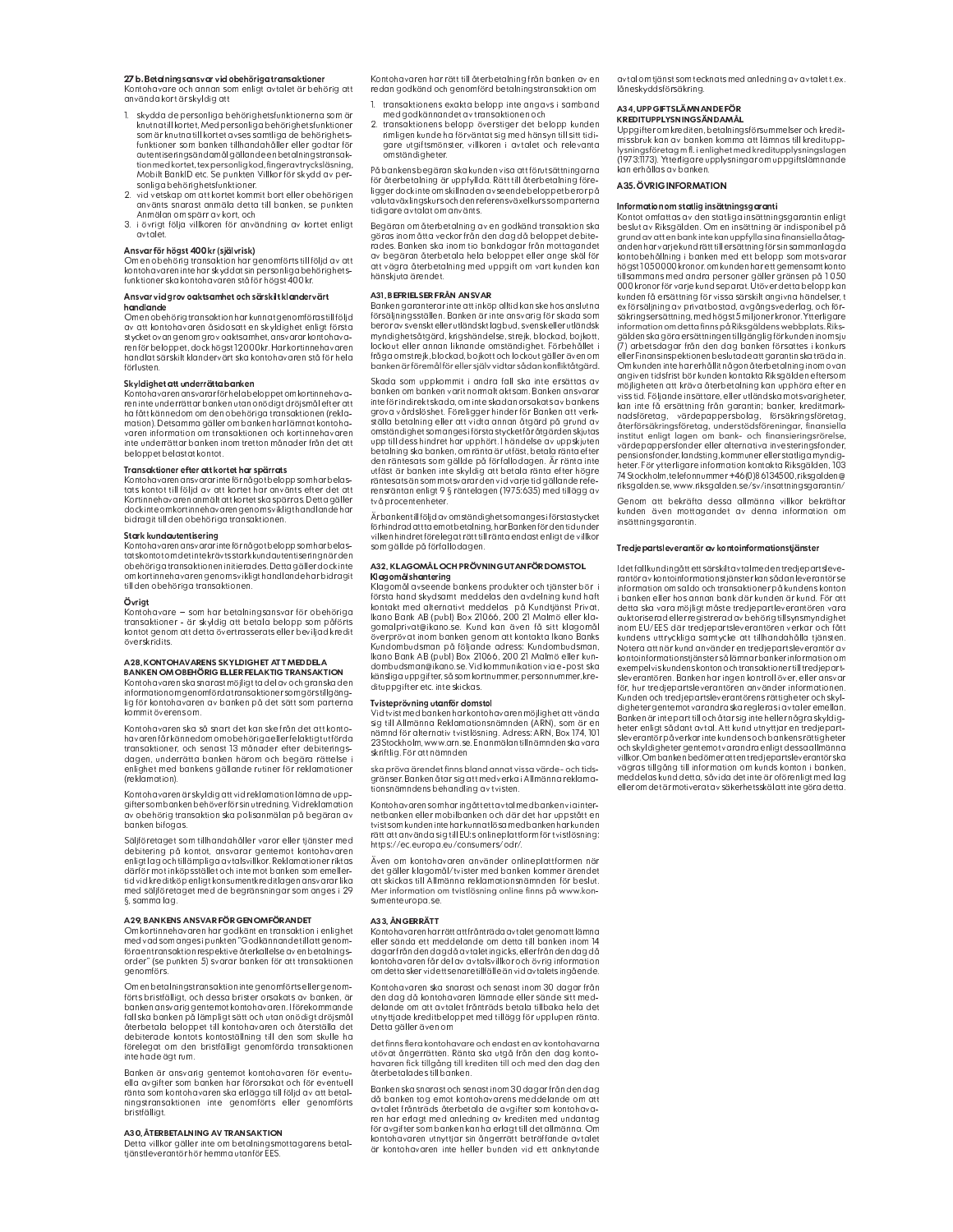# B SÄRSKILDA VILLKOR FÖR AVTALET - IKEA DELBETALA

### **BL RETAL NINGSVILLKOR**

Debiteringar på kontot avräknas i första hand mot innestående tillgodohavande. Om tillgodohavande saknas eller om innestående medel inte täcker hela det debiterade beloppet ska kontohavaren betala tillbaka uppkommen skuld enligtföljande

### Kroditränta

Förköpsomgörsmed|KEADELBETALA gäller räntefrihet under inköpsmånaden. Därefter<br>debiteras ränta från och med första fakturans förfallodag och under den tid krediten eeuneras ranna transportante al instantential banken efter en drilig räntesats (beröknatpå)<br>utnyttjas. Kontohavaren skabetala ränta till banken efter en drilig räntesats (beröknatpå)<br>360 dagar) som beräknas på vid varje ti krediten utnyttias

#### Avbetalning på skuldbelopp

På kontoutdragen anges det lägsta beloppet som ska inbetalas till banken varje månad. r a womooraargemanges accruegous component and a grand and an amount of a behavior and a single supplet ska vara banken till handd senast den sista vardagen i månaden. Månads inbe-<br>talningarna ska uppgå till minst 4 % av i Ändring av räntan påverkar inte månadsinbetalningens storlek utan återbetalningstiden.<br>Ändring av räntan påverkar inte månadsinbetalningens storlek utan återbetalningstiden.<br>I ängd. Månadsinbetalningens storlek gäller föru iaktas. Under förutsättning att kontot sköts enligt bestämmelserna och inbetalningar<br>gjortsminst tre månader i följd, kan två betalningsfriamånader uttagas under året, dock inte i följd. Ränta under betalningsfri månad läggs till kontoskulden.

#### **B2. SÄRSKILDA BETAL NINGSVILLKOR VID DELBETAL NING UTAN RÄNTA**

Mya köp kan kontohavaren välja att delbetala utan ränta. Valet görs på Mitt Konto eller<br>via köp kan kontohavaren välja att delbetala utan ränta. Valet görs på Mitt Konto eller<br>via kontakt med Ikano Bank Kundservice. En upp re normale in the analysis of the matter of the matter of the matter of the matter of the state of the matter<br>Köpen inte är gjorda inom samma kalendermånad. Uppläggningsavgiften betalas på första kopenime argoraaniomi samma kaienemana.<br>Isabel parlamenter attkontohavarengiotsittval. Valetom dels telanja yutanränta kan göras fram<br>Illi förfallo dag på den faktura där köptransaktionen/erna syns. Återbetalningen baseras Konto havaren ska då betala tillbaka hela sin skuld enligt ordinarie villkor för IKEA DELBETALA.

# **B3. TILL GODOH AV ANDE**

Förtid under vilken kontohavaren har tillgodo på kontot (på belopp upp till 25.000 kronor), betalar bankenränta på beloppet i enlighet med de räntesatser som anges i skuldebre-<br>vet eller på "Mitt Konto". Om räntesatsen ändras till nackdel för kontohavaren och detta beror på omständighet som banken inte råder över, t.ex. ändring det allmänna räntelä-<br>get, underrättas kontohavaren genom annonsering eller genom särskilt meddelande så<br>snart det kan ske. Om räntesatsen ändras till nackdel sincrueix com transistementaris un incicle alle proportional proportional proportion and a distribution of the<br>på annan omständighet eller om beräkhingsgrunderna för ränta ändras underrättas<br>kontohavaren genom annonsering varna om inget annat meddelas banken. Ränta tillförs kontot vid utgången av varje år eller<br>då kontot avslutats. Banken är i vissa fall skyldig att innehålla preliminär skatt på räntan.

Tillgodohavandet kan användas för köp med kortet och för kontantuttag (med vissa beloppsbegränsningar, se nedan) i kassan på anslutna försäljningsställen i samband<br>med köp. Vid uttag av innestående tillgodohavande måste uttaget avse hela tillgodohavandet. Kontohavaren är fordringsägare gentemotbanken beträffande tillgodohavandet<br>på kontot. Banken får belasta kontot med belopp för betalning av förfallen fordran som banken har mot kontohavaren (kvittning).

#### **B4. INFORMATION OM BEHANDLING AV PERSONUPPGIFTER**

behavior on behavior of preson the present term of the instant of the line of the information on behavior in preson the present of the instant of the main of the main of the main of the main of the main of the main of the

avseende krediten och kundrelationen. Den rättsliga grunden för sådan behandling är<br>att den är nödvändig för bankens fullgörande av avtalet eller för bankens eller IKEA<br>Svenska Försäljnings ABs berättigade intressen.

# **B5. ÖVRIGA AVGIFTER**

| Aviavgift pappersfaktura      | 25kr   |
|-------------------------------|--------|
| Aviavgifte-faktura            | 9 kr   |
| Förseningsavgift              | 100 kr |
| Övertrasseringsavgift         | 50 kr  |
| Avgift för kontantutbetalning | 75 kr  |
| Upplägg av betalningsplan     | 50 kr  |